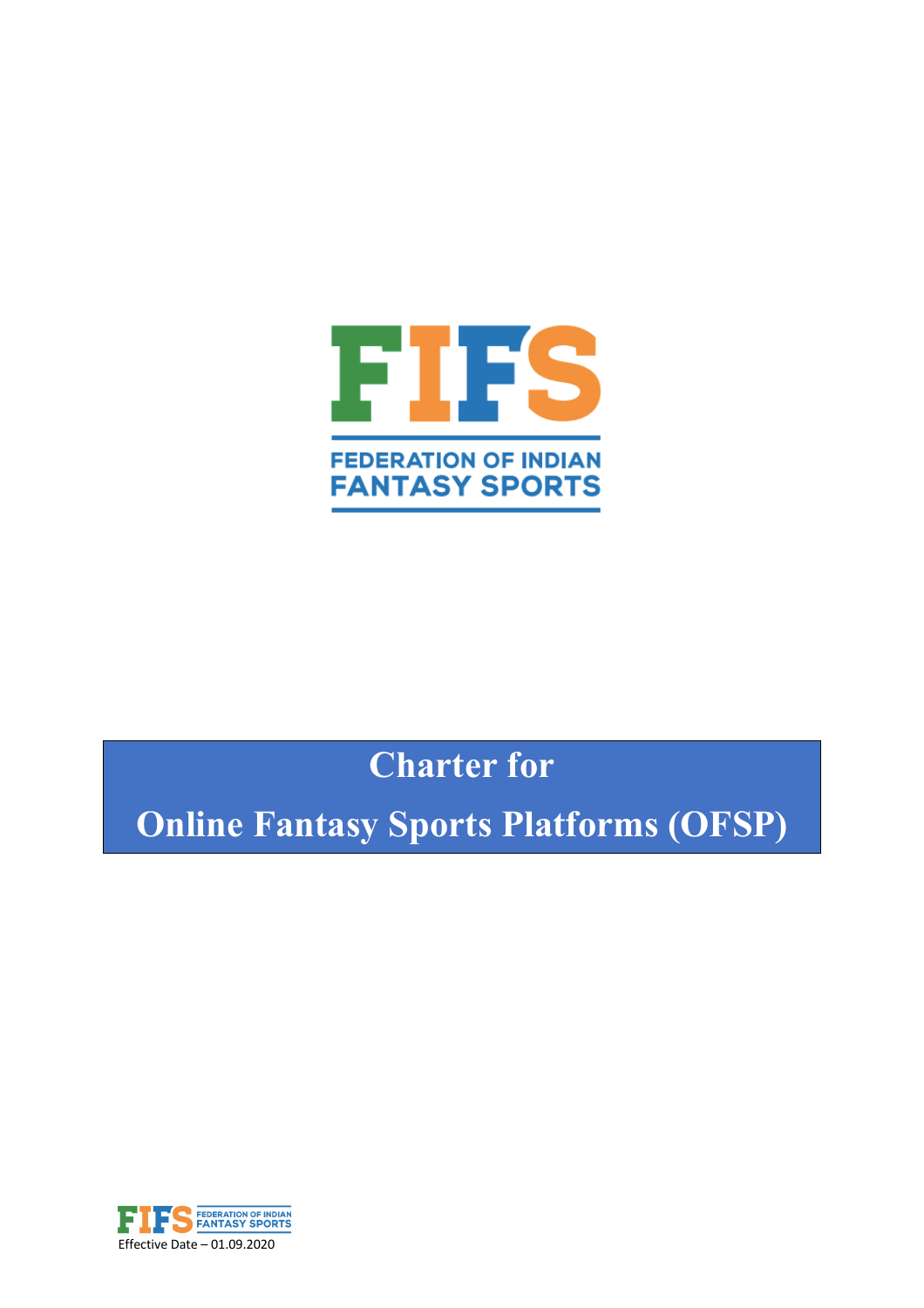# **1.1. General Principles**

- 1.1.1 This Charter for Online Fantasy Sports Platforms ("Charter") is published and issued by the Federation of Indian Fantasy Sports ("FIFS"). This Charter is applicable to each member of the FIFS ("Member") who is an operator of an online fantasy sports platform ("OFSP") in India. This Charter shall be governed and construed in accordance with the FIFS By-Laws, as amended/reissued from time to time ("By-Laws").
- 1.1.2 In pursuance of its objectives and in an attempt to self-regulate OFSPs within the territory of the Republic of India, FIFS hereby issues this Charter setting out minimum standards and expectations for any entity carrying on the business of operating an OFSP ("OFSP Operators") in India.
- 1.1.3 Provided that all contests on OFSPs operated by any FIFS Members adhere to the General Principles of this Charter in full or are approved in manner set out in this Charter, and subject to such continuing adherence, such OFSP Operator shall be considered an "FIFS Approved Operator". No contest format on an OFSP may be offered by an FIFS Approved Operator unless the same adheres to the Charter or is confirmed by the Governing Council of the FIFS ("Governing Council").
- 1.1.4 In order for an OFSP to be considered for confirmation by the Governing Council, the Operator shall obtain and submit an evaluation and opinion from the Innovation Committee of the FIFS of the proposed contest as a 'game of skill', i.e. a contest in which there is a preponderance of skill over chance in the determination of the winning outcome of the game/contest. Except for format evaluations provided as part of a Member's benefits for a Membership Tier with the FIFS, all costs incurred in obtaining the legal opinion and evaluation referred to above shall be borne by the Member. The Governing Council shall consider the proposed OFSP contest submission and the Innovation Committee's determination and evaluation of the same and determine if the proposed OFSP is approved or rejected as a 'game of skill', and shall notify the Operator of such decision by means of written communication.
- 1.1.5 The acquisition and maintenance of Membership with FIFS shall be subject to the Member ensuring that it only offers and operates contests on its OFSP that adhere to the Charter, which adherence is confirmed by the Innovation Committee, and otherwise adheres to and complies with the provisions of the Charter.

# **1.2. Organisation**

- 1.2.1 Each Member will be duly incorporated in India or have a corporate presence in India and will prominently display its full corporate name, phone/e-mail of head/corporate office and email address for user support and queries on its platform/website.
- 1.2.2 A Member will update and notify the Governing Council and such person that avails the services of a Member ("Member User") of any change in its contact details, as aforesaid.

# **1.3. Legality**

- 1.3.1 All contest formats offered on an OFSP by a Member will be skill predominant. A winning outcome will always reflect the relative knowledge and skill of the user. A winning outcome and every aspect of a fantasy team's performance will always be determined predominantly by the incontrovertible statistical results and elements of players'/athletes' performances and will not be based on subjective elements such as leadership and other qualitative measures.
- 1.3.2 A contest offered on an OFSP by a Member will comprise of a contest where a Member User competes against other contest users as the owner/manager of a fantasy team of real-world athletes in a real-world sports match.
- 1.3.3 A Member will offer its pay-to-play contest format on an OFSP such that Indian users will only compete with other Indian users and, towards this end, shall not process any foreign

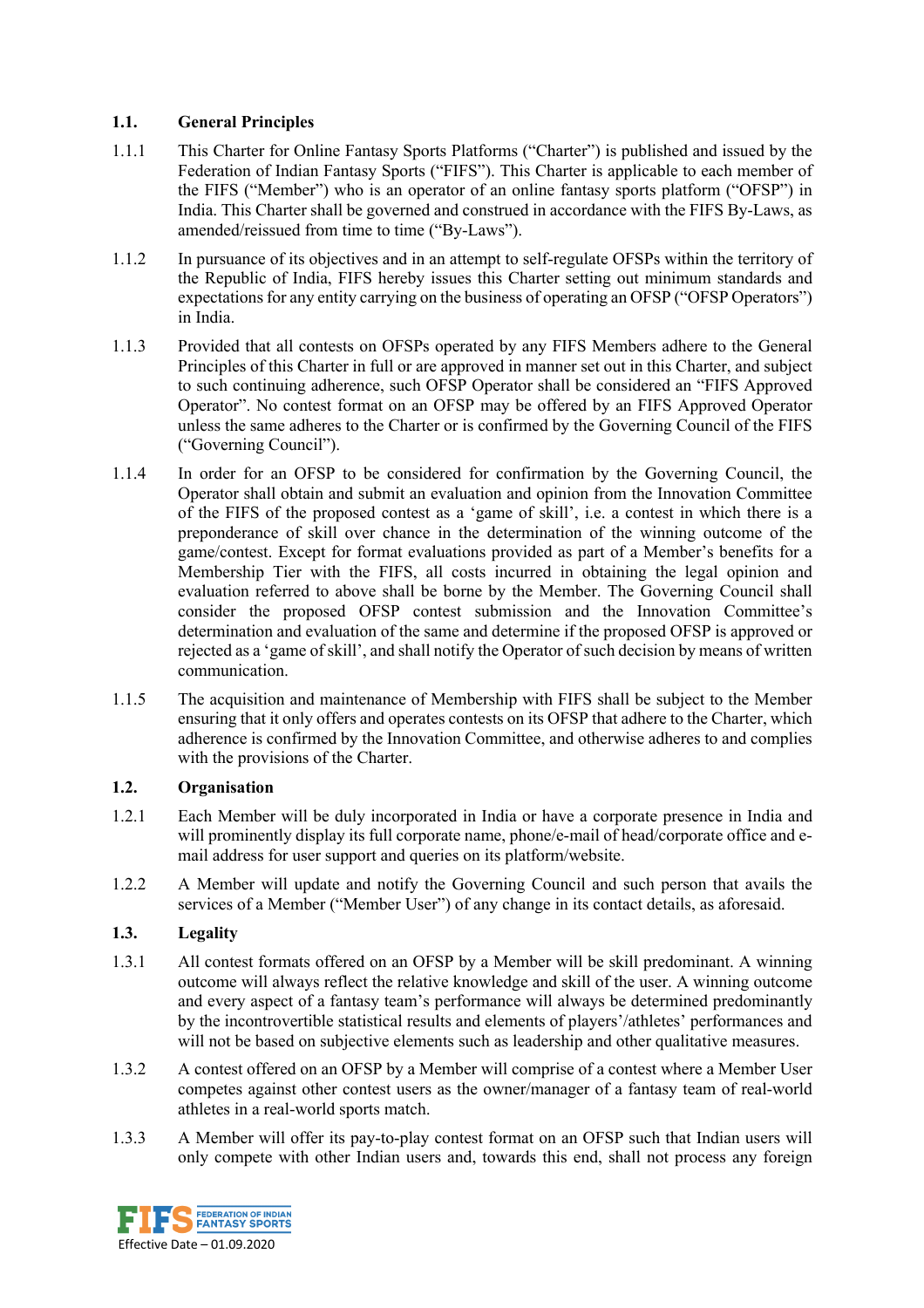payment transactions or accept international credit cards or other foreign currency instruments in respect of user deposits or platform fee and prize pool contributions to such contests.

- 1.3.4 Participation in pay-to-play contest formats in India will be restricted to users who reside only in those states in which the pay-to-play formats of the contests are legal. Pay-to-play formats will not be offered to users located in the states of Assam, Telangana and Orissa and any other state that may be designated by the FIFS Board ("Excluded States"). In the event that a Member wishes to offer its pay-to-play format in Nagaland, Sikkim or any state which requires a license to operate online fantasy sports, the Member will obtain and maintain all necessary licenses before providing the contest in such states.
- 1.3.5 Each Member will ensure that if it comes to its attention that a user from an Excluded State attempts to participate in a pay-to-play format of a OFSP, it will not disburse any prizes to such user and shall be entitled to forfeit the entire amount of the platform fee and prize pool contribution, and freeze and forfeit the amounts in all contest accounts of such user held with the Member.
- 1.3.6 Pay-to-play contest formats on an OFSP will not be offered by a Member to users who are less than eighteen (18) years old.
- 1.3.7 Each Member will ensure that each contest offered in a pay-to-play format on an OFSP relates to a minimum of one (1) complete real-world sports match that has been officially sanctioned by an international, national or state sports federation/association. All Members will ensure that no contest shall be offered in relation to a part or portion of a stand-alone real-world sports match (e.g., an innings or an over of a cricket match, a half of a football match, etc.).
- 1.3.8 Each Member will ensure that the platform fee and prize pool contribution charged to a user for participation in a particular contest is pre-determined and declared to such user before he/she participates in the contest.
- 1.3.9 The prize money for a particular contest of a pay-to-play format on an OFSP will be predetermined and conspicuously displayed at the time of participation for a particular pay-toplay format on an OFSP. If the amount of such prize money is dynamic, a Member will ensure that participating users affirmatively accept as having read and understood, at the time of entry for a particular contest of a pay-to-play format on an OFSP, the maximum and minimum amounts which may be won by a user and the criteria for determination of the amount of prize money for the particular contest of a pay-to-play format on an OFSP.
- 1.3.10 Members will not offer contests on an OFSP for an amateur, university, college, high-school or other sports match (whether or not such match is officially sanctioned) where the participants are required to be under the age of eighteen (18) years.
- 1.3.11 Members will ensure that the budget, rules, playing conditions, the chances of winning and risks of winning with respect to a particular contest remains equal for all users participating in such contest.
- 1.3.12 In contests on an OFSP, the skill component of such contests is predominantly determined via a manual team selection by users. As such, users will not be offered the opportunity or option to auto-select or auto-fill any part or portion of their fantasy sports teams.
- 1.3.13 All users will be restricted from drafting or editing their fantasy team after the passing of a predetermined and pre-declared deadline. All contests on an OFSP will lock prior to the commencement of the underlying real-world competition to which the contest relates, and users will not be permitted to make any changes to their fantasy team during the course of a match or afterwards, which affects the tabulation of points with respect to such match.
- 1.3.14 A team selection by a user will have to conform to the skill-set based combinations prescribed by a Member's rules and terms and conditions.

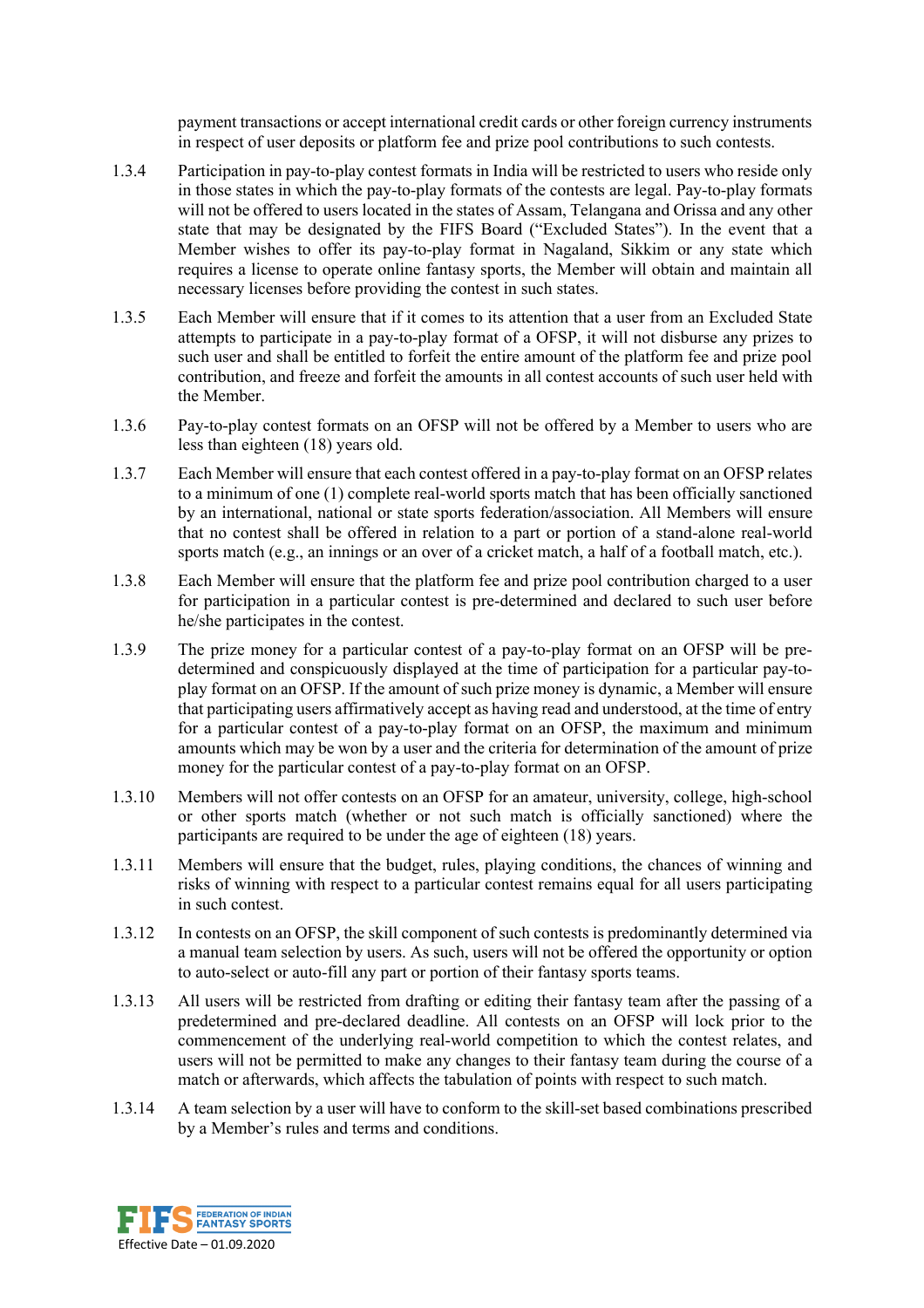- 1.3.15 A contest on an OFSP will require a user to draft a fantasy team composed of at least the number of athletes that would comprise a starting line-up of one (1) team in the real-world sports match; provided always that the minimum number of players in a fantasy team shall be five  $(5)$ .
- 1.3.16 At any given time, a user will be restricted from selecting more than seventy five percent (75%) of his/her fantasy players that constitute his/her fantasy team or squad from a single real-world team/squad in a single contest. Any fractional amounts shall be rounded down to the nearest whole number.
- 1.3.17 Each Member will ensure that only real-world players and athletes are permitted to be drafted for fantasy sports teams.
- 1.3.18 A winning outcome will not be based on the score, point-spread, or any performances or results or partial results of any single real-world team or any combination of real-world teams.
- 1.3.19 A winning outcome will not be based on the score, point spread or performance of a single athlete in any single real-world sports match.
- 1.3.20 The winning outcome of a contest on an OFSP offered by a Member will not be based on Esports contests or virtual, randomised, simulated or historical sports matches
- 1.3.21 The winning outcome of a contest on an OFSP offered by a Member will not be based on randomised, simulated or historical sports matches.
- 1.3.22 Winners of a contest will receive the pre-determined and announced prize irrespective of the amount of funds received from entrants in that particular contest where the contest has been advertised as unconditional.
- 1.3.23 In case a contest is abandoned for lack of participation or due to cancellation of the real-world match to which the contest relates, the total amount of money paid by each user will be refunded in full without retaining or deducting any fee, unless specifically mentioned otherwise in advance.
- 1.3.24 In the event that a particular contest is dependent on a certain minimum number of users participating, the users will be clearly and unambiguously made aware of the fact that such contest will not take effect unless such pre-determined and specified number of users join that contest.
- 1.3.25 Members will maintain a clear distinction between fantasy sports and sports betting in all of its activities and communications to users and to the public.
- 1.3.26 Members will not use terms related to gambling or betting in the promotion and marketing of their OFSPs and contests thereon nor list its OFSPs and/or contests thereon using search tags such as 'betting', 'gambling', 'wager' or 'sports betting'.
- 1.3.27 Members will not offer gambling services.
- 1.3.28 Each Member shall implement internal controls and preventive measures in accordance with good prudential industry practice, or as specifically prescribed by FIFS, to limit the concerted or deliberate use of the platform by users to emulate gambling or sports betting, which measures shall include reasonable monitoring of user-behaviour and the cancellation of contests suspected to be the outcome of such prohibited behaviour, e.g., repeated selection of identical or near-identical virtual teams in head-to-head contests.
- 1.3.29 Each Member shall ensure that the winning outcome of contests offered on its platform are not disproportionately influenced by the performance of a single or a few real-world players, such as by way of offering point multipliers that can cause such disproportionate influence. Nothing contained herein prevents a contest permitting designation by users of a captain and vice-captain (or similar) who can each receive a multiple of up to twice the points earned by such player.

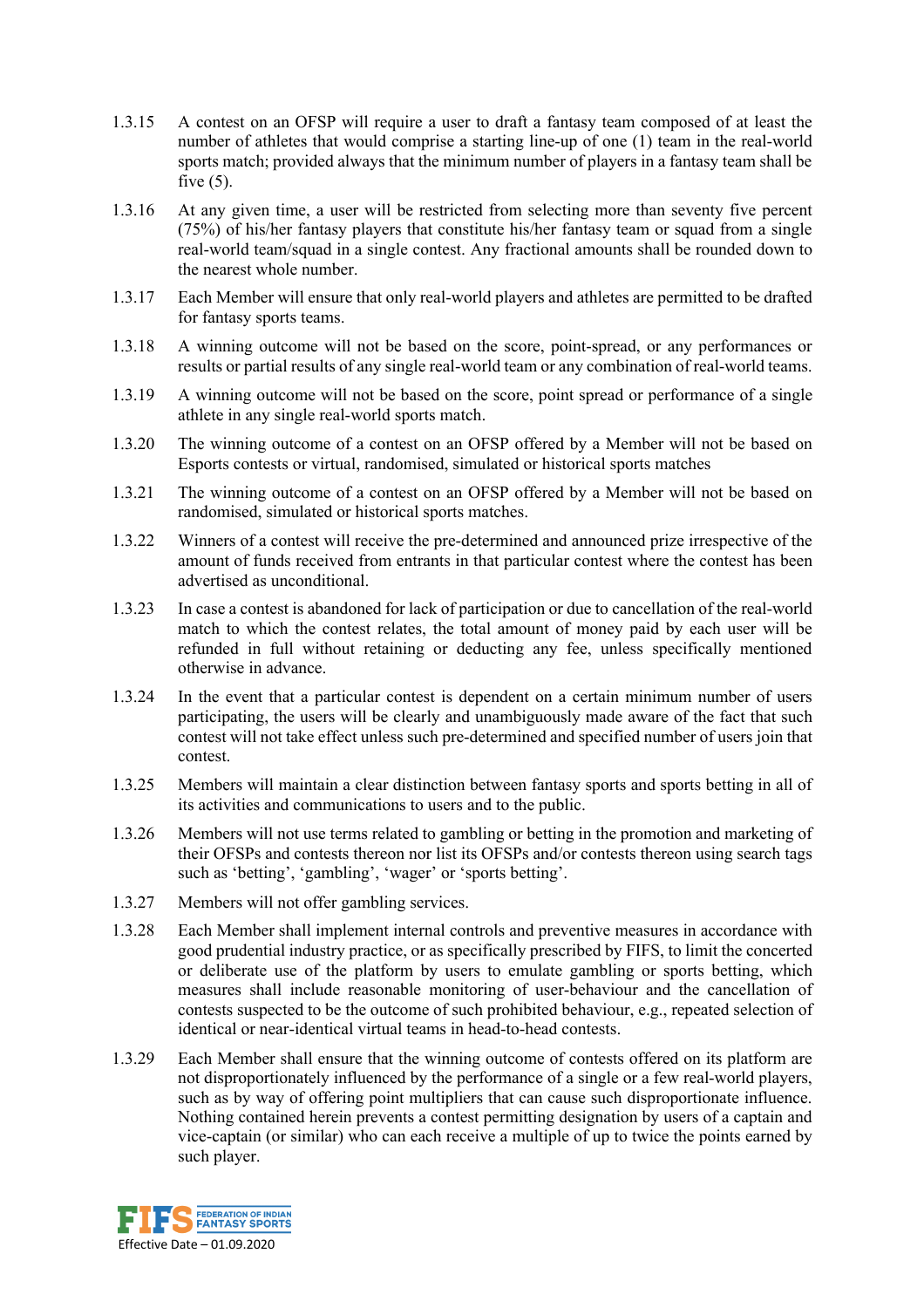#### **1.4. Transparency and Disclosure:**

- 1.4.1 Members will draft and publish for general review on its platform/website, the terms and conditions and other policies relating to its OFSP, which will accurately and clearly specify (without limitation) the mechanics and rules of the contest, the terms and conditions of each contest, the points calculation mechanism and the manner of determination of winners, the prizes and distribution of the prizes.
- 1.4.2 All the above documents will be made available on the Members' platform/website and any material changes thereto will be affirmatively communicated to all users in advance.
- 1.4.3 Members will not to their knowledge permit or facilitate the use of scripts that provide a user or a limited set of users with an unfair advantage.
- 1.4.4 Members will make available all authorised scripts to all OFSP users.

### **1.5. Integrity:**

- 1.5.1 Member Personnel will be restricted from playing the pay-to-play format on an OFSP operated by a Member or any other Operator.
- 1.5.2 Member Personnel and their immediate relatives (including their parents, siblings, spouses and children) will not participate in any pay-to-play format on an OFSP, with other users, offered by the Member.
- 1.5.3 Members will be allowed to create official tester accounts to join pay-to-play format on an OFSP operated by a Member's platform or any other Operator, given that these accounts will be clearly designated as such. These test accounts will be registered with FIFS and will not be eligible to win prizes of any kind in the course of participation in any OFSPs.
- 1.5.4 Members will not make any preferential disclosure of confidential information concerning the OFSP or statistical information relevant to a contest on an OFSP to any user.
- 1.5.5 Members will comply with the FIFS Responsible Gaming Policy and any amendments/reenactments thereto.
- 1.5.6 Members shall not offer users the option to access, purchase and/or participate in a contest with pre-made or partly pre-made virtual teams generated by the Member or any other user, nor allow or facilitate a user to create and /or sell/transfer a virtual team to or for the benefit of any other users through such Member's OFSP. Each Member shall incorporate terms within their terms of service or other instrument governing a user's usage of such Member's OFSP to restrict the creation of a virtual team by one user for the benefit or use of another user.
- 1.5.7 Members shall not permit a user to trade, transfer or sell such user's account with its OFSP or access to such user's account with its OFSP or any receivables, winnings or amounts stored in such user's account with its OFSP to any other user or third party.

#### **1.6. Financial Integrity:**

- 1.6.1 Members will maintain separate accounts for (a) operational expenses and (b) prize pool funds and pay-outs to be made to winners. Members will ensure that user funds and payouts will not be at risk if the Member were to cease doing business.
- 1.6.2 The principal amount of funds in the user accounts will not be diverted or used by a Member under any circumstances for any purpose except for transfers to such user's verified and registered bank account with the Member, provided that the Member may deposit such funds with reputed banks in a manner that enables the withdrawal of funds by a user within the time period stipulated by the Member.
- 1.6.3 The account(s) maintained by the Member for prize pool funds, for user account balances and for making payments to winners shall each be non-interest earning accounts.
- 1.6.4 Members will not permit any transfer or transmission funds between user accounts.